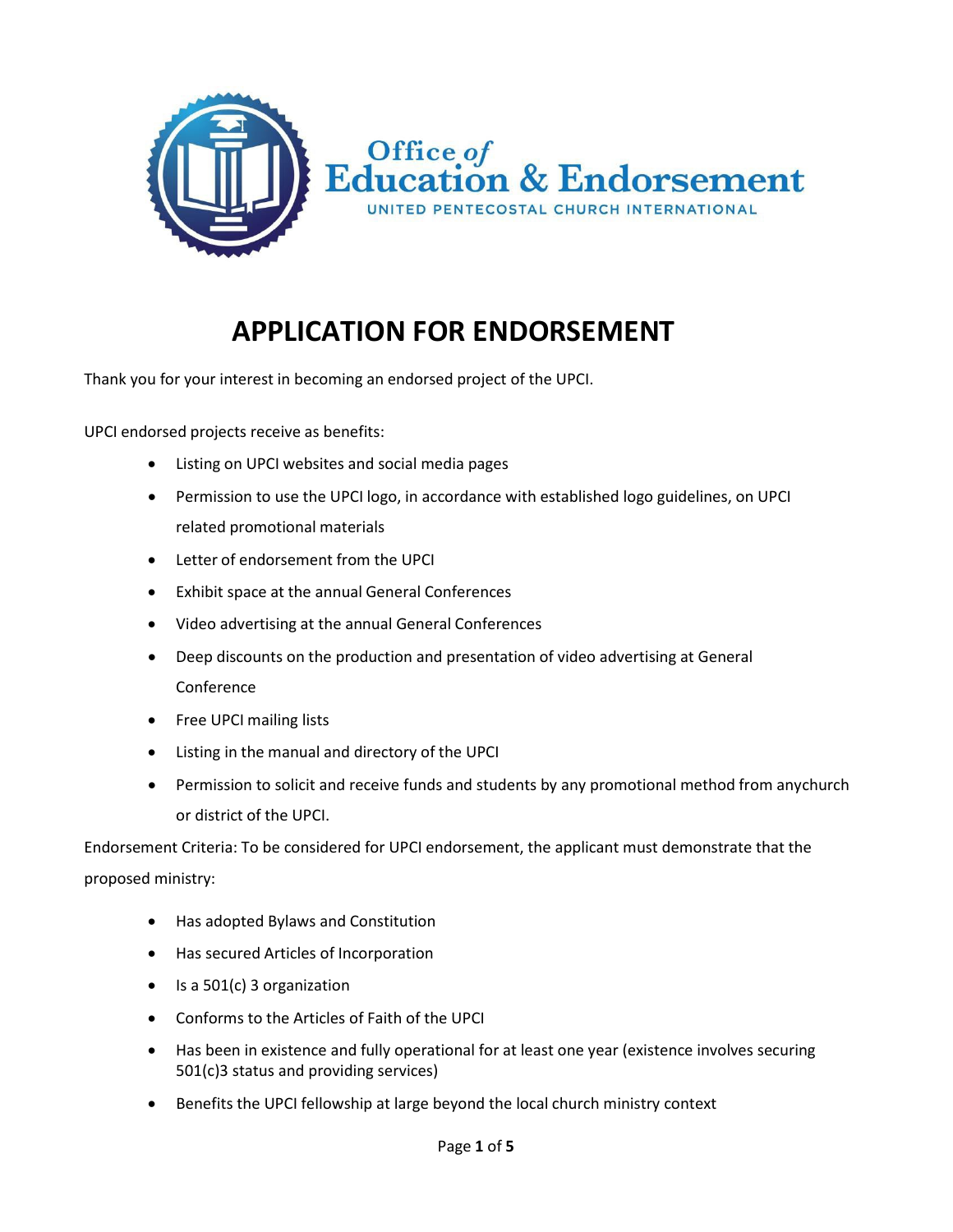Financial Requirements of Applicant:

- Application Fee: a \$500 non-refundable deposit must accompany this application
- Annual Fee: the \$500 annual fee is due upon approval
- Application Site Visit: cover the expenses for an OEE board member's site visit which is required for approval (waiver requests will be considered for ministries without a physical location).
- Future Site Visits: endorsed projects are required to cover the expenses for an OEE board member's mandated quadrennial site visit (waiver requests will be considered for ministries without a physical location or for other special circumstances).

Please e-mail or mail your completed application along with the following requested information to

[OEE@upci.org, O](mailto:OEE@upci.org)ffice of Education & Endorsement, 36 Research Park Court, Weldon Spring, MO,63304.

|                                                                                                                                                                                                                                | 3. Type of Organization: Higher Education $\Box$<br>Elementary/Secondary Education                                                                                                       |  |  |  |  |
|--------------------------------------------------------------------------------------------------------------------------------------------------------------------------------------------------------------------------------|------------------------------------------------------------------------------------------------------------------------------------------------------------------------------------------|--|--|--|--|
|                                                                                                                                                                                                                                | Ministry Training   General Ministry                                                                                                                                                     |  |  |  |  |
| In accordance with the criteria, please provide the following:<br>4.                                                                                                                                                           |                                                                                                                                                                                          |  |  |  |  |
| a. Date the organization was established: National Contractor of the contractor of the contractor of the control of the contractor of the control of the control of the control of the control of the control of the control o |                                                                                                                                                                                          |  |  |  |  |
|                                                                                                                                                                                                                                | b. A copy of your Bylaws and Constitution                                                                                                                                                |  |  |  |  |
| c. A copy of your Articles of Incorporation                                                                                                                                                                                    |                                                                                                                                                                                          |  |  |  |  |
|                                                                                                                                                                                                                                | d. A copy of your 501(c)3 certificate                                                                                                                                                    |  |  |  |  |
|                                                                                                                                                                                                                                | e. Mission statement, core values, and any other formal presentation material that establishes<br>the need for the existence of this ministry.                                           |  |  |  |  |
|                                                                                                                                                                                                                                | Current detailed organizational chart and a future organizational chart if any significant<br>f.<br>changes are expected in the next four years.                                         |  |  |  |  |
|                                                                                                                                                                                                                                | Most recent annual financial report. Also, a projected budget forecast showing expected<br>g.<br>sources of financial support for the ministry.                                          |  |  |  |  |
|                                                                                                                                                                                                                                | h. A detailed growth plan for the ministry that demonstrates future viability.                                                                                                           |  |  |  |  |
|                                                                                                                                                                                                                                | A specific plan for the dissolution of the ministry (if not already included, the specific<br>i.<br>provision for all financial assets in the event of any dissolution of the ministry). |  |  |  |  |

5. Explain how UPCI endorsement will benefit your project/ministry.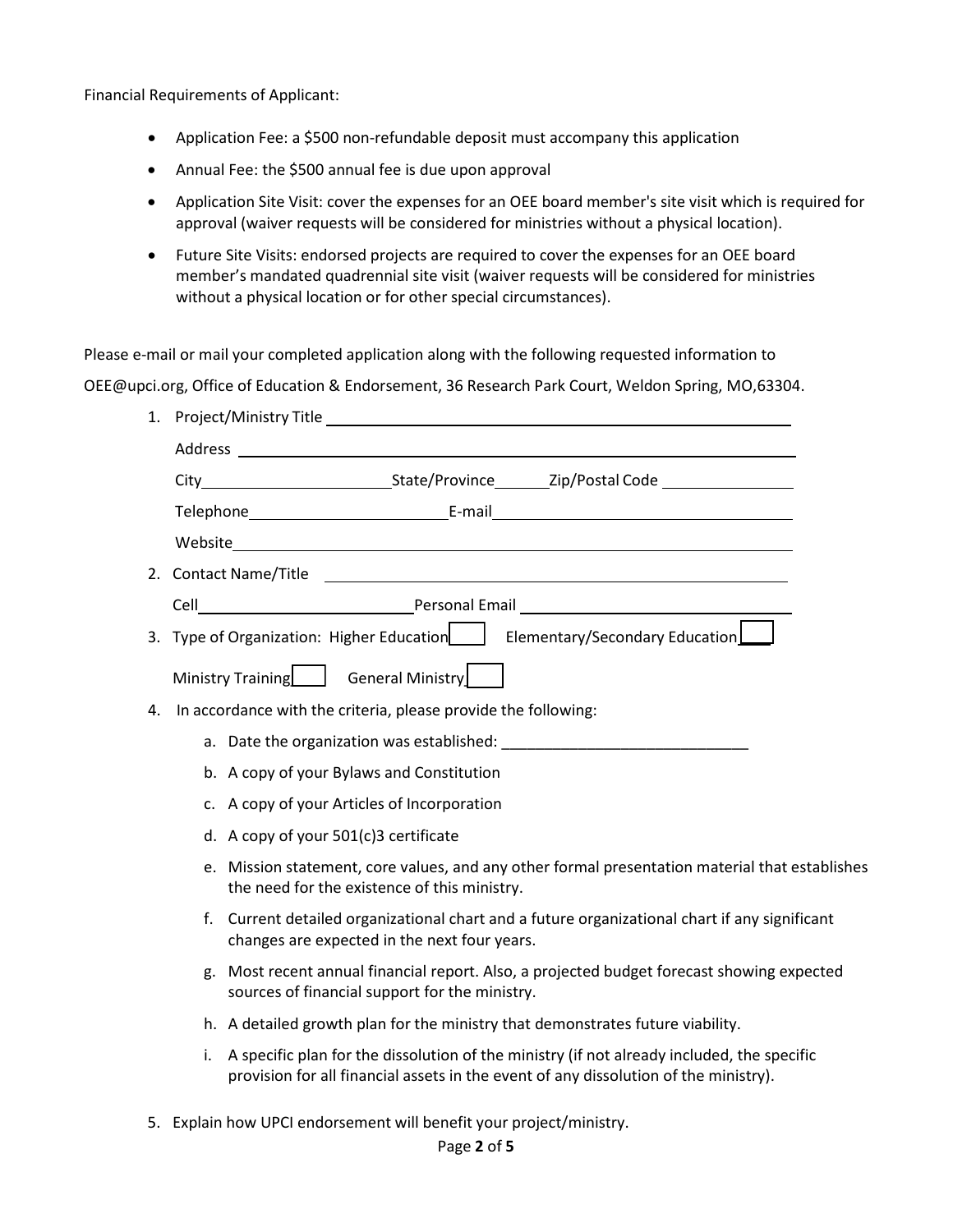6. Names, titles, and addresses of your three-chief corporate/executive officers



I represent that the above information is true and this proposal is submitted to the United Pentecostal Church International to obtain endorsement. I understand this information will first be reviewed by the Office of Education and Endorsement, then reviewed by the Executive Board and, ifapproved by the Executive Board, would then be submitted to the General Board for approval. If the application is approved by the General Board, it would then be submitted to the General Conference for ratification and endorsement.

I understand that an annual progress report and an annual financial report shall be submitted to the General Board at General Conference. I understand that the financial report must be prepared and signed by a professional accountant.

I have read the attached portion of the manual and agree to abide by these terms and conditions.

| Authorized signature |  |      |  |  |  |
|----------------------|--|------|--|--|--|
| Printed name         |  |      |  |  |  |
| Title                |  | Date |  |  |  |

36 Research Park Court • Weldon Spring, MO 63304

Office (636) 229-7900 • Cell (618) 709-6222 • Fax: (636) 939-7555

Email: [oee@upci.org](mailto:oee@upci.org)

Page **3** of **5**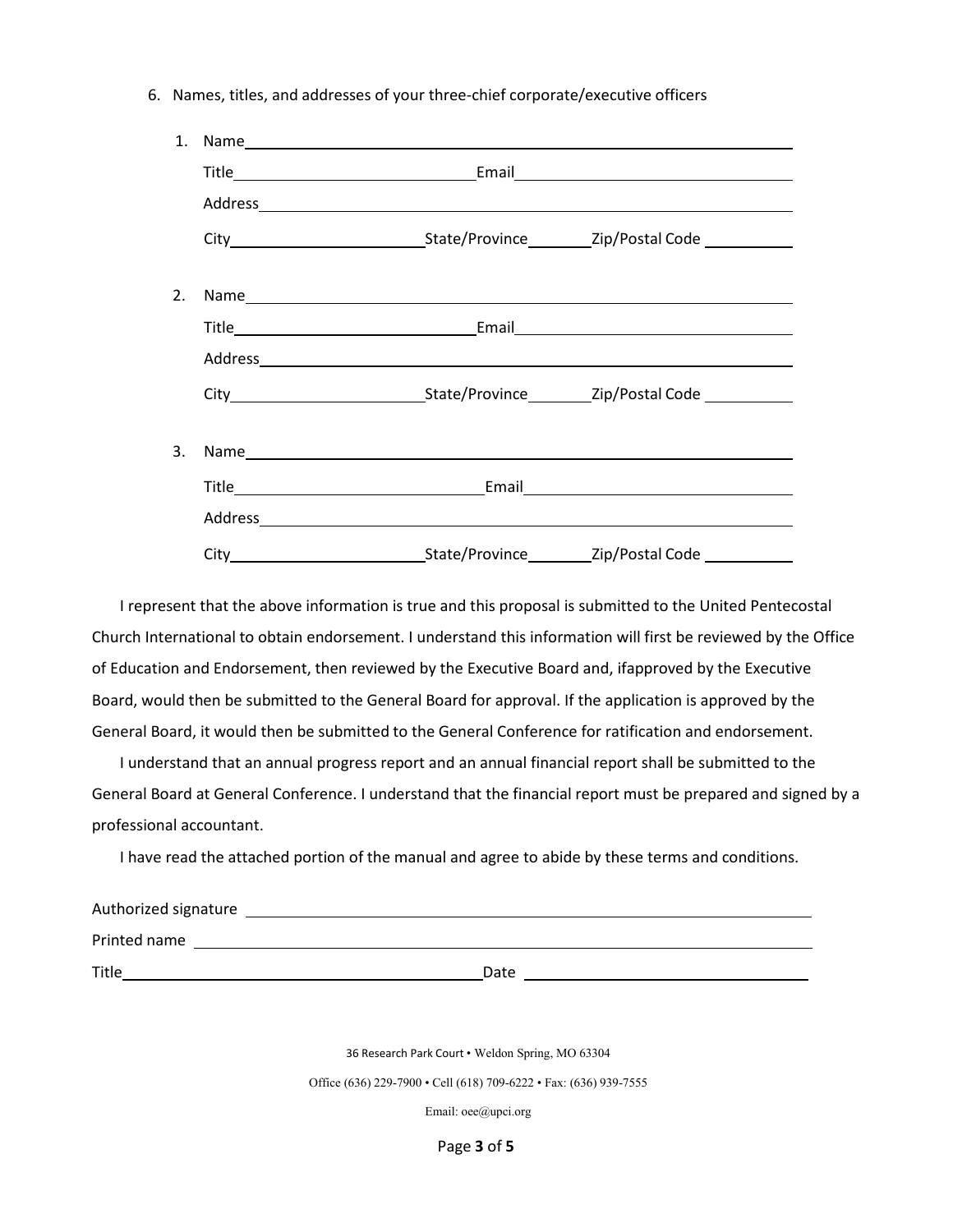| <b>Checklist for Documents that Need to be Included with Application</b>                                                                    |
|---------------------------------------------------------------------------------------------------------------------------------------------|
| Copy of your Bylaws and Constitution.                                                                                                       |
| Copy of your Articles of Incorporation.                                                                                                     |
| Copy of your 501(c)3 certificate.                                                                                                           |
| Mission statement, core values, and any other formal presentation material that establishes the need<br>for the existence of this ministry. |
| Most recent annual financial report.                                                                                                        |
| A projected budget forecast showing expected sources of financial support for the ministry.                                                 |
| A detailed growth plan for the ministry that demonstrates future viability.                                                                 |
| A specific plan for the dissolution of the ministry.                                                                                        |
| Explanation of how UPCI endorsement will benefit your project/ministry.                                                                     |
| \$500 non-refundable application fee (check mailed to the OEE office).                                                                      |
|                                                                                                                                             |